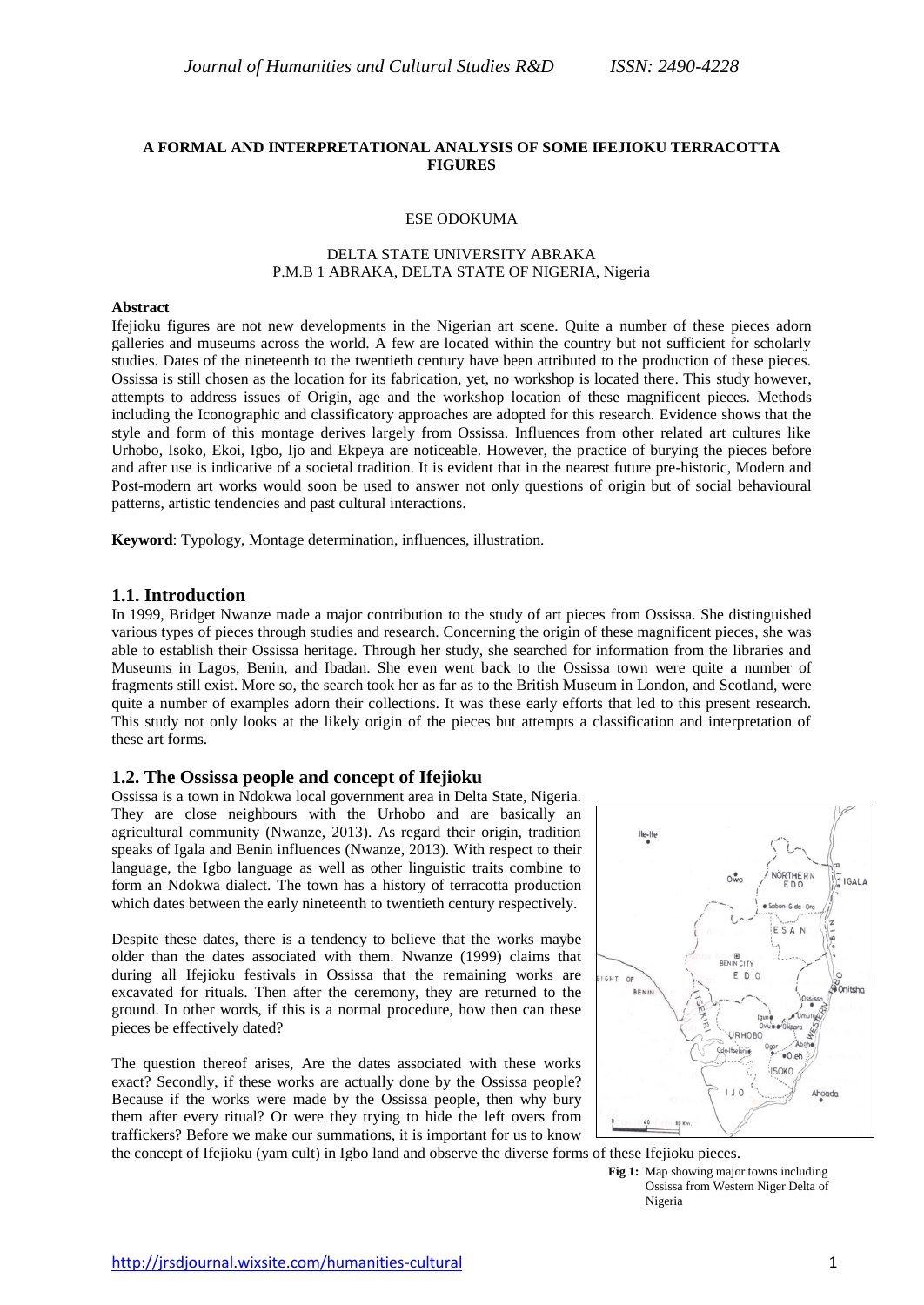Ifejioku, as Njoku (2012) claims, is an Igbo yam festival. It is an Igbo conceptual reference to civilization, fertility and harvest (Nzumafo Njoku, 2012). It is believed that as yam being the prestige and culturally important crop of the Igbo people, its cultivation and harvesting is linked with Ifejioku (Nzumafo Njoku, 2012)

Ifejioku, Aniajoku, Ufiejioku, Njokuji, Ihinkoku, Aniajoku, Ahajoku, Fijioku, Ajoku, Aja Njoku or Ajaamaja are all the various names the yearly yam festival in Igbo land is called (Njoku, 2012). Njoku (2012) states that it is a festival that encapsulates all aspects of the Igbo life and culture including cosmology, religion, philosophy, work, leisure and many more expressions. Ifejioku centres around the yam myth were yam saved the entire Igbo culture from starvation. In Igbo culture, according to (Njoku, 2012) yam is the king of all crops as well as measure of manhood. The new yam festival is regarded as the biggest festival in Nri tradition (Nwokoye 2012). Nwokoye claims that the Nri people call it Omwa Asato or Ilo Muo festival as myth had it that "Chukwu" God instructed Eze Nri to sacrifice his first son, to avert famine. According to the legend the Eze Nri obeyed Chukwu's (Supreme God) instruction and yam sprouted on the grave of his son. It is in memory of this event that Eze Nri ritualized yam as Ifejioku and crowned it as the king of crops (Nwokoye, 2012).

Small wonder, the Ossissa people depicted sculptural pieces in honour of this tradition. The display of male figures flanked by his female wives and members of his family forms a significant aspect of their culture.

Considering the influences of Ossissa origin, were Benin and Igala cultures were mentioned, the origin of their sculptural traditions are questionable. As questions regarding the origin of Ossisa pieces, are attributed to Benin artist? Since the Benin's had a tradition of both metal and mud traditions. Or were their works executed by Igala or Igbo neighbours? At this point, it is important to hear the views of some scholars as regard the form and possible origins of these figures.

# **1.3. Views of some scholars as regard the forms and origin of the Ossissa Ifejioku figures**

Quite a number of scholars such as Fagg (1990), Adepegba (1995), Willett (2000), Mack (2000), Price (1976), Nwanze (2012) Odokuma (2001), Njoku (2013), have written on the origins and forms of these art pieces.

Speaking of the form and origin of these pieces, Fagg (1990) says that the Ifejioku terracotta alter piece is a yam spirit of the Ukwuani Ibo people of Ossissa west of the Niger. Fagg (1990) shows in his book, a central male figure flanked by his wives, one pregnant and the other one giving suck. He claims that right in front of the male figure, is an Ikenga, in the form of a flat stool and a fowl (chicken) which is about to be sacrificed. A child like a figure is depicted in front without legs. Since the figure is carrying a box like a container near the altar he may be a priest.

Nwanze (2012) opines that the Ifejioku sculptural terracotta of Ossissa is symbolic images representing the yam god-Ifejioku. She claims that the pieces convey very little of the impression they give in their actual place of use. She further speaks of the existence of eight different pieces with most of them in the Museum of Scotland Edinburg and the British Museum in London. Others in her words are in the National Museum Lagos and Benin respectively with few fragments in Ossissa. She believes that these are works of the Ossissa people.

Concerning the presence of the Ikenga (personal altar), it is important for an explanation and possible a definition of this concept. Since, it forms part of the paraphernalia found in the Ifejioku montage.

Ikenga means a personal altar which is dedicated to the right hand among the Igbo and Igala. (Visiona *et al.,* 2001). This concept is related to the belief that strong hands or arms are agents of physical power in such actions as hunting, farming, and warfare. (A history of Africa, 2001). The forms of Ikenga vary in different communities, while some are depicted in human forms others are simply designed as a stool.

Cole and Aniakor (1984) describes the Ikenga as the prevailing idea of an excellent yam farmer who accumulates wealth and prestige, titles, a large family and finally an honoured place among prosperous and respected.

Although, the structure of Ikenga is not what this study is about, the fact is that, as part of a collective whole, the Ikenga features in the Ossissa montage.

Roy (1979:116) relates the Ikenga to success and achievement which is based on the ability of the right hand. This concept seems to be shared by the Igala, Urhobo, Isoko Esan, and Ijo groups and parts of the lower- Niger.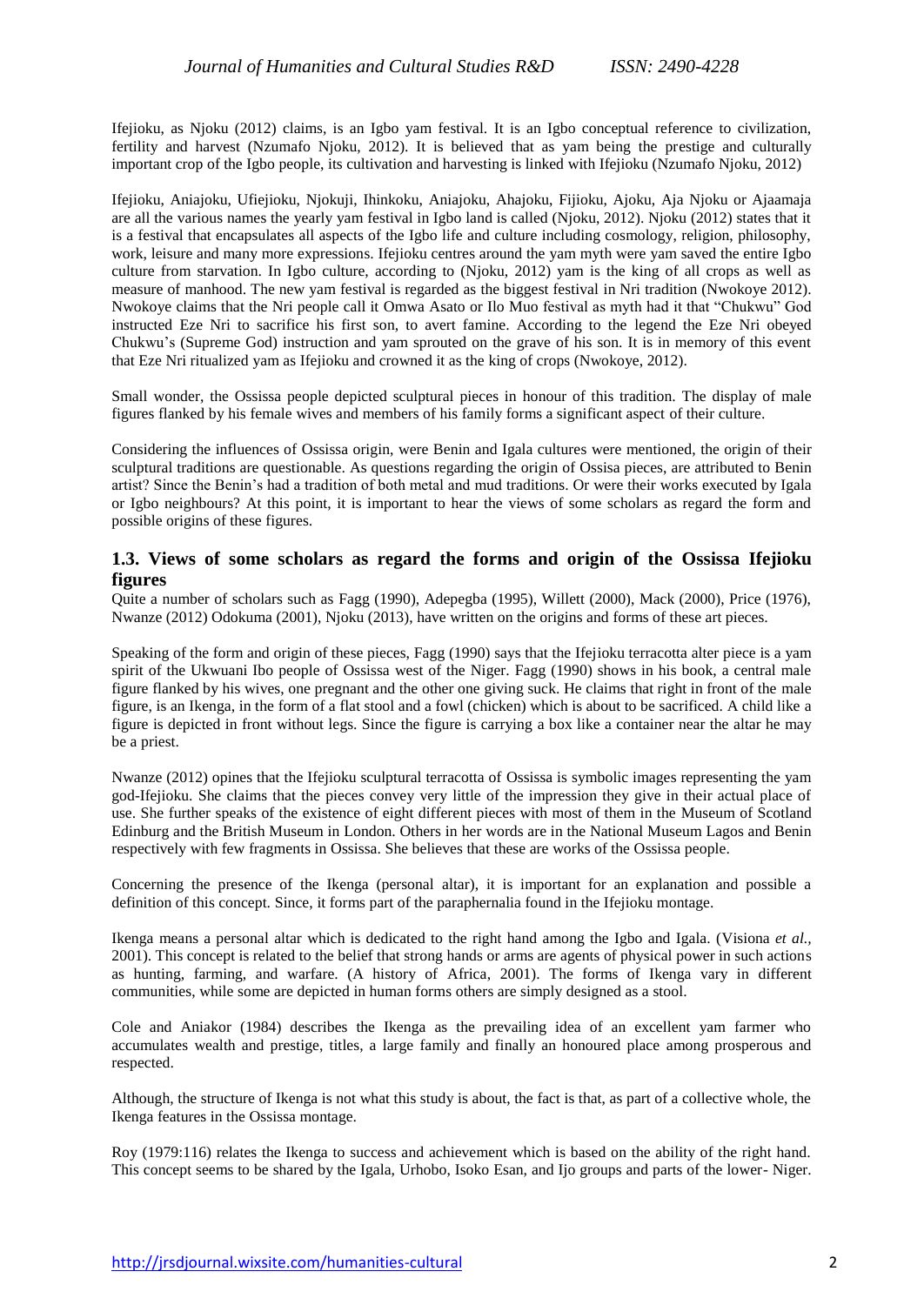(Odokuma, 2001). A lot of literature on the origin and significance of the Ikenga is studied by historians such as Delange (1994).

Adepegba (1995) talks about the much published Ifejioku figure as a sculpture rather than pottery with up to five to seven figures.

Willett (2000) writes that the pottery sculpture of Ifejioku is the giver and protector of yams from the river-rain Igbo village of Ossissa west of the river Niger. He further claims that the figures he had shown in his book, is one of the several pieces taken to England in the 1880s.

Mack (2000) only illustrates one Ifejioku piece and says it is a terracotta altar for the yam cult. He comments on the complex human figure which shows elaborate body scarification. He concludes that the piece was probably made by either a man or by a post-menopausal woman.

Price (1976) only illustrates the Ifejioku piece in her book with little information.

Nwanze (1999) conducted a detailed research on these figures. Since she is from the community, she feels she would be able to communicate effectively with the priest and people and at least conduct a more precise research.

Odokuma (2001) attempted a classification of the various examples evident in some Museums in Nigeria and in Europe. She observed about two major types, based on the treatment of the eyes. She claims that type (style A) has two sub styles. The eyes of this type A is completely closed while the style B the eyes are opened.

Most of the scholars reviewed based their opinions on the oral tradition collected from the people. The foci of their claims were however only on the history of the people, with the exception of Odokuma and Nwanze who examined the forms. However, this study would attempt to examine the origin of the Ossissa Ifejiokwu styles through an interpretation of their forms and traditions. As well as a classification and analysis of intricate textile ornamentations. Relationships with other cultures would also be addressed.

## **4. Method of analysis**

In other to study these pieces effectively, a formalistic and iconographic approach is used. It is indeed, important to explain what and how these approaches are used. As regard formalism, it is an approach that stresses the importance of form over content, as the source of pieces subjective appeal. (Adams, 1996:16) in order words, a formalist, recognizes primarily the aesthetic effects created by the constituent parts of the design (Adams, 1996:17). Adams (1996) says that balance, order and proportion as well as pattern and rhythm constitute the basis of the artist visual language. Then of course, the composition of the work (Adams 1996:17).Basically, formalism has to do with art, for art sake the way elements and principles of art are used and not its symbolic meaning.

The other approach used in this study is iconography. Iconography deals with the meaning of an art work. It delves into the significance of the subject matter, content or theme of any artwork.

Adams (2001) defines iconography as an approach which considers content rather than form. One of the leading pioneers of the iconographic method was from Erwin Panofsky (1892-1968).

He recognized three levels of reading works iconographically. The first level he calls Pre-iconographic or primary or subject matter (Adams 1996:36). The second level which is the secondary level, he calls the level of convention and precedent. Then the third level has to do with its intrinsic meaning. Which Adams (1996) refers to as the synthetic level of interpretation where data is combined from diverse sources.

## **5. Classification, Analysis, Description, and Interpretation of some Ifejioku figures**

They are two distinctive styles based on the treatment of the eyes. The first style is style A which has two other sub-styles. The eyes are completely closed (Odokuma 2001:40).

This style shows a highly stylized depiction of the Ossissa Ifejioku pottery figures. Here, the eyes are completely closed while the mouth is sealed and other facial features are geometric. The figures seem to be wearing elaborate coiffures as their faces show diverse cultural marks. They also seem to be carrying some implements and other cultural accoutrements. One of the female figures depicted, seems to be pregnant. Other figures both male and female are attached to the wall of the pot. **Style A (1800-1900 A.D)**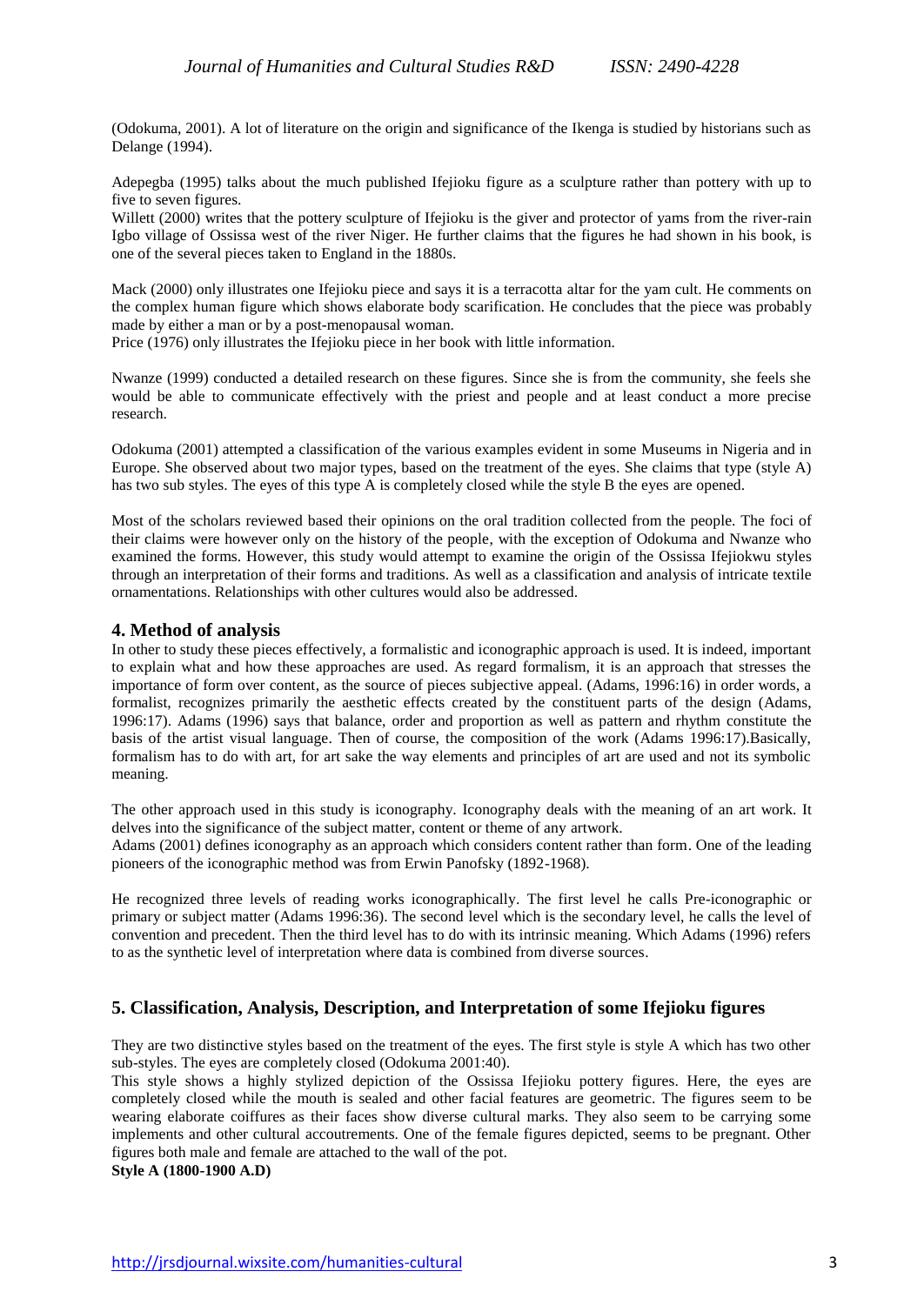

The first sub-style of style A shows a more rounded feature (figure 3). Here, the eyes are completely closed as well as the mouth. The nose and mouth are proportionately executed. Unlike the previous Ifejioku in figure 2 this one is mounted on a stand. More so, its features are more rounded and it is not as naturalistic as its "style A" counterpart. Possibly, it was done by another artist in a different period or area. This piece in question shows a central male figure flanked by two female figures. Noticeable on the chest of the woman are some cultural accoutrement possibly relating to farming or ancestral worship. Along obvious mark runs down the forehead of the figures to the nose. Similar facial mark depictions are common in the Ekoi mask (figure 4), Urhobo figure (figure 5), Isoko figure (figure 6), Igbo (figure 7), Ekpeya (figure 8), and the Ijo figures (figure 9). (Odokuma, 2001).

#### **Style A Substyle 1(1800-1900 A.D)**



**Figure 3:** Ossissa ifejioku figure (Style A) (sub Style 1)Terracotta Courtesy National Commission for Museums and Monuments (Nemm) Benin in Odokuma (2001) Institute of African Studies University of Ibadan.

**5.3**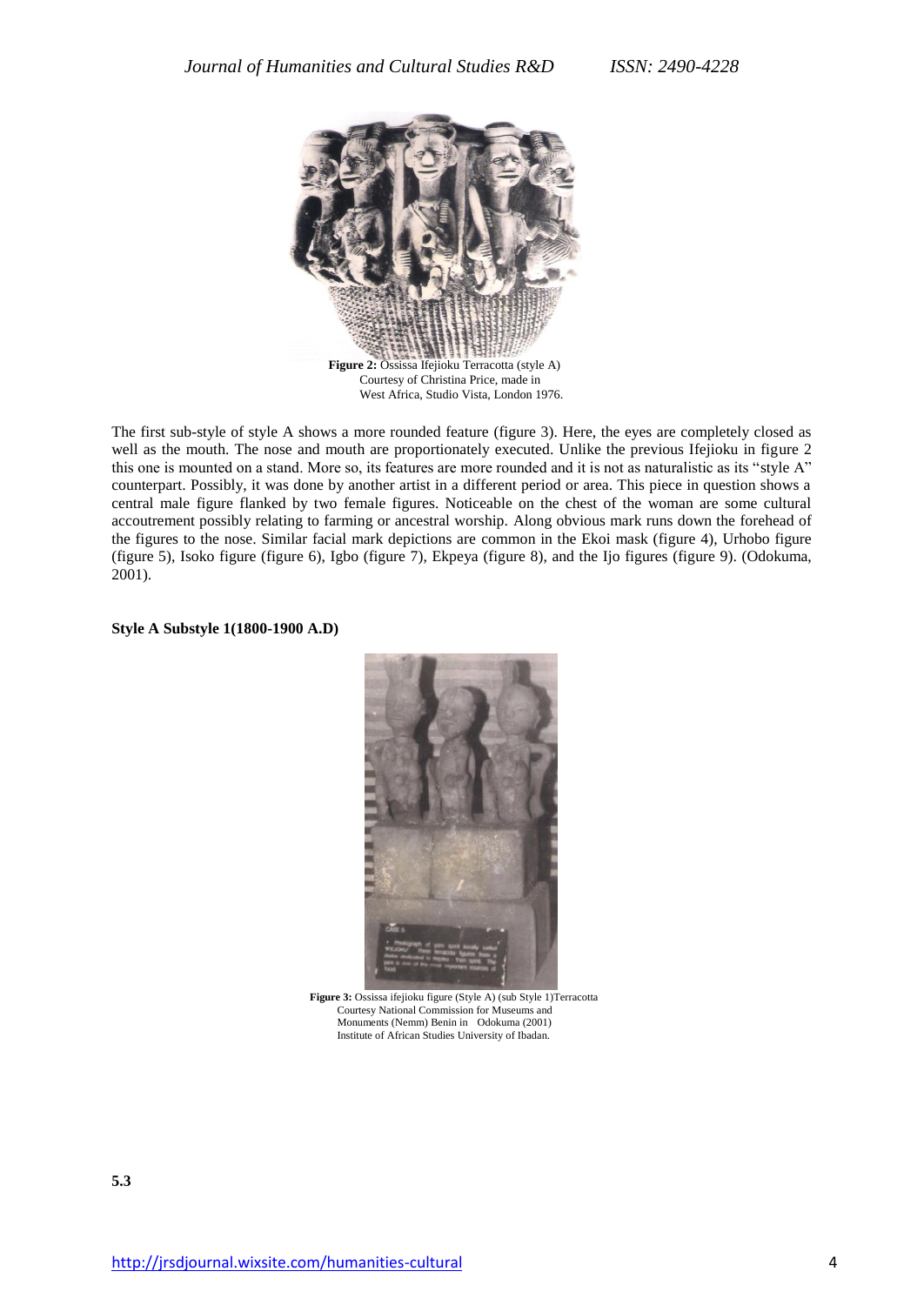# **Figures with related features**



**Figure 4:** Ekoi head National Commission for Museum & Monuments Lagos



**Figure 5:** Urhobo figure Courtesy: African Arts, Vol. IX, No 4, July 1976, Height: 156cm



**Figure 6:** Isoko figure Courtesy: African Arts, Vol. IX, No 4, July 1976,



**Figure 7:** Igbo figure National Commission for Museum & Monuments Lagos





**Figure 8:** Ekpeya figure National Commission for Museum & Monuments Lagos. (NCMM).



**Figure 9:** Ijo figure Courtesy: Roy Christopher The Stanley's Collection, 1979. Height: 72.4cm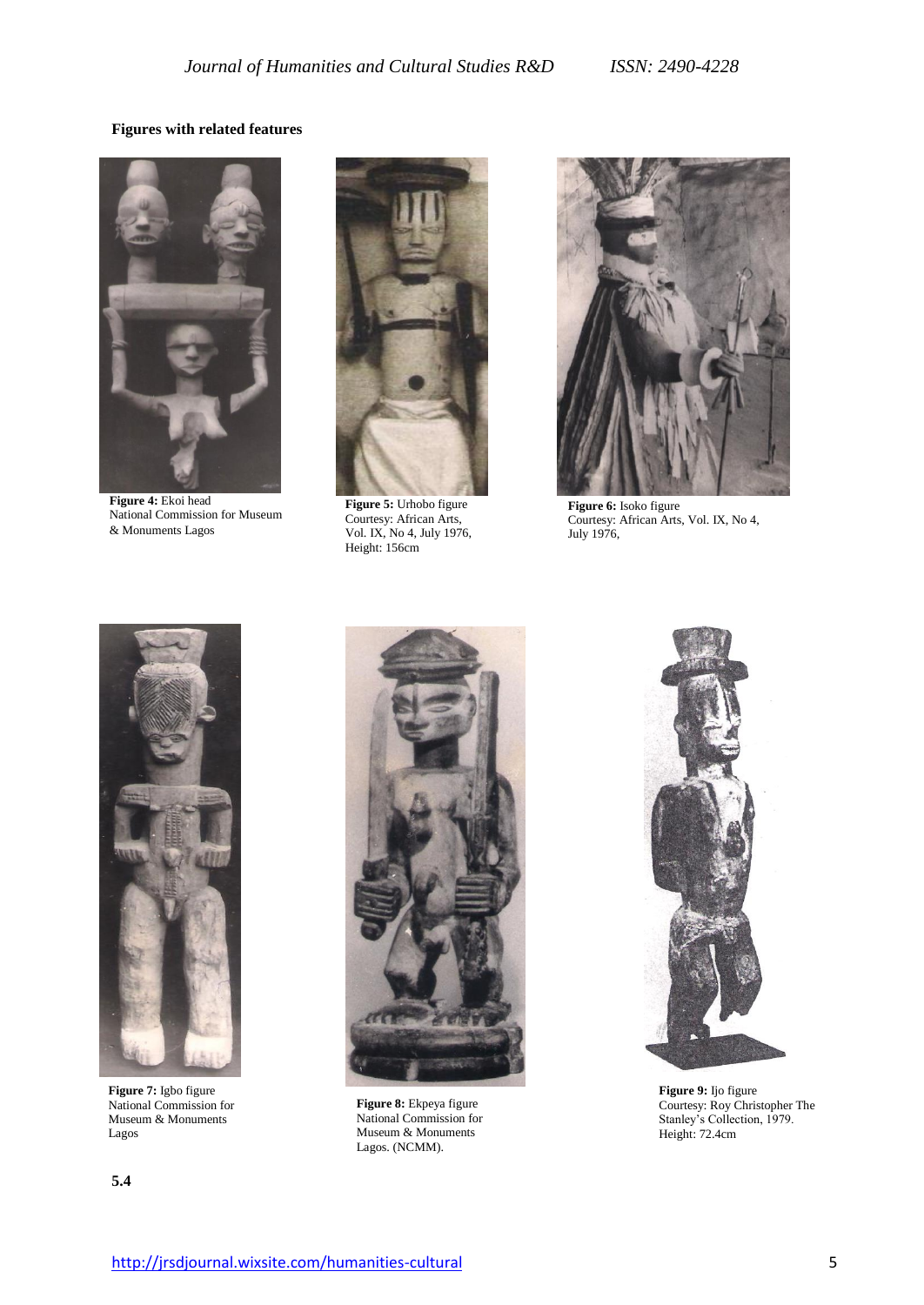### **Style A Substyle 2**

The second sub-style of style A, are slightly rounded with ball-like hair shapes and fleshy facial features. The cultural mark which runs down from the forehead to the nose is evident here. Compared to the previous montage, this particular one seems to be more naturalistic.

All the figures on this tableau seem to be the seated and fused into the wall of the stand. The style is elaborately decorated and shows a single male figure flanked by two female. The figures are depicted with closed eyes.



**Figure 10:** Ifejioku Terracotta from Ossissa. Style A sub- Style 2 Courtesy of Roy Christopher. Africa Sculpture. The Stanley Collection, 1979.

Another figure also belonging to the second sub-style is the group Ossissa montage of figure 11. It represents a central male figure, flanked by two female figures, as well as children and animals. Once again, the elaborate hair-do and crown are evident. The facial features and body forms are semi-naturalistic with some geometricelements distributed in some prominent areas. For instance, the nose and ears are highly geometric and expressive. Their necks are thin and long and are designed with some intricate decoration .The design on the stand, varies from work to work. In this montage, the male figure in the centre, as in most examples continues to fan himself while his wives take care of the family. The single mark that runs down from the forehead to the nose is obvious. It is important to note here, that most of these pieces show the zoomorphic presence of animals. Fertility features of breast feeding mothers are also evident. Cultural items like gongs, cases, fans, tusks, beads, containers just to mention a few are obvious.



**Figure 11:** Pottery sculpture in the altar of Ifejioku. Courtesy Nigeria Museum, Lagos, In Frank Willett's African art an introduction 2000.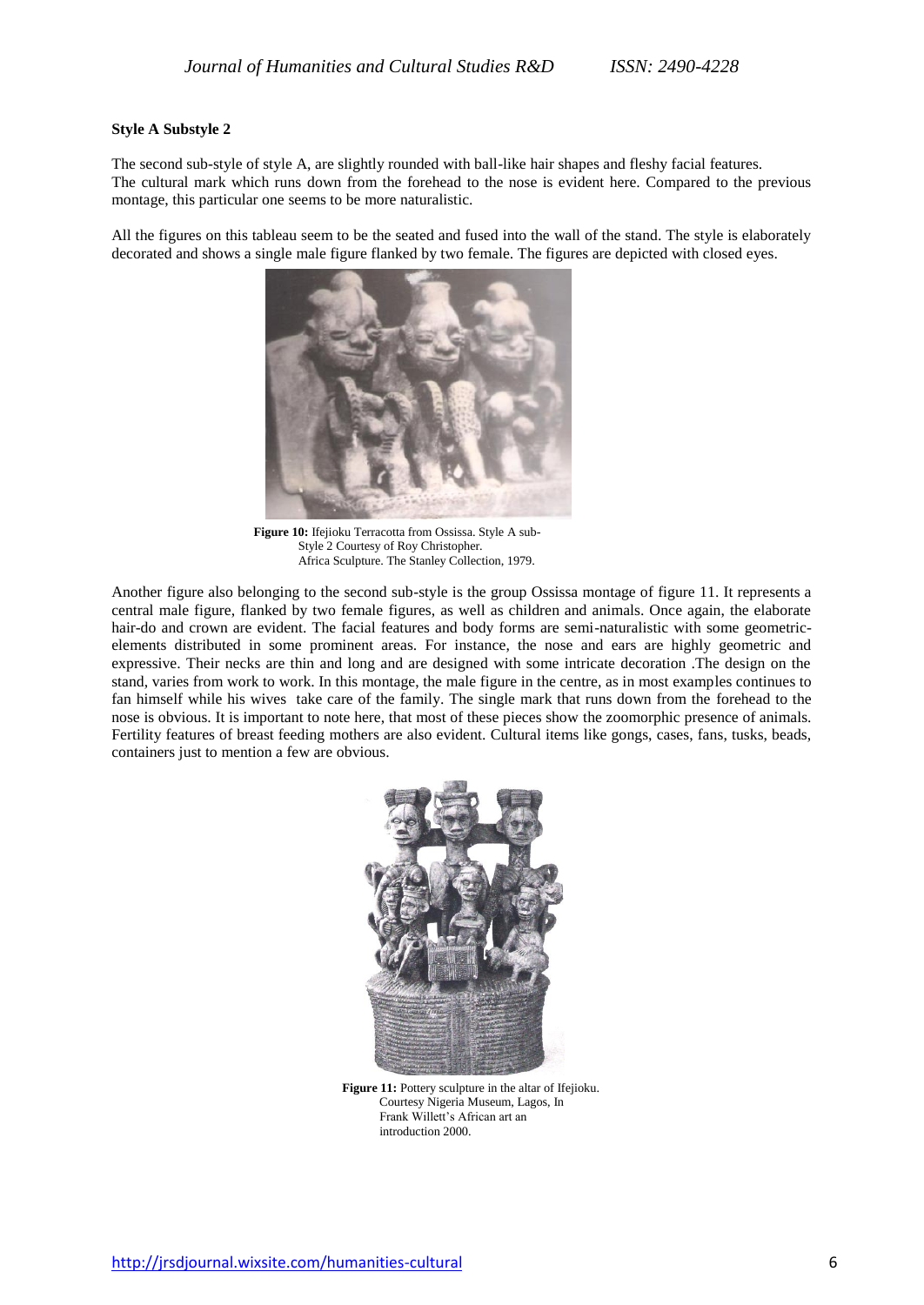# 5.5

**Style B**

Style B is much more naturalistic than style A. However, the difference between style A and B is in the treatment of eyes. For instance, figure 12 shows another Ifejioku figure with a male flanked by two females. This time, the coiffure and cap or crown of the male figure are more distinct. The eyes are wide open unlike those of style A. More still, the entire body is depicted naturalistically and proportionally. The neck is not bare but beaded as the central figure carries an intricate fan. Between two female figures, one is breastfeeding and the other is holding a child-like figure. The one holding the child-like figure, seems to be heavily pregnant and the stomach is aesthetically designed. The figure in front of the pregnant woman, is executed in similar style. It seems in one way to be a child and in another an oraclist. The reason for this assumption is simply because, legs were not depicted.



**Figure 12:** Terracotta altar for the yam cult (style B) Ossissa. Courtesy of John Mark African Arts and Culture.

Some of the best Ifejioku pieces are no more in the Nigerian country. A great deal of them are in the British Museum London and other European and American collections. A good example is this Ifejioku pieces of fig 13. This style falls under style B sub style 2 and it represents a more naturalistic montage which is heavily ornamented. The eyes are wide open and the usual arrangement of the other collections are noticeable here. However, this piece seems to show varied cultural marks. For instance is the presence of the major fore-head mark and five lines under the eye-lid as well as circular marks by the facial sides of the figures. And on the neck of the figure, marks are used to highlight beads on the neck. Both the male and female coiffure, particularly the female are highly decorated.

**Style B Substyle 2**



**Figure 13:** Ifeojioku terracotta altar pieces from Ossissa (style B)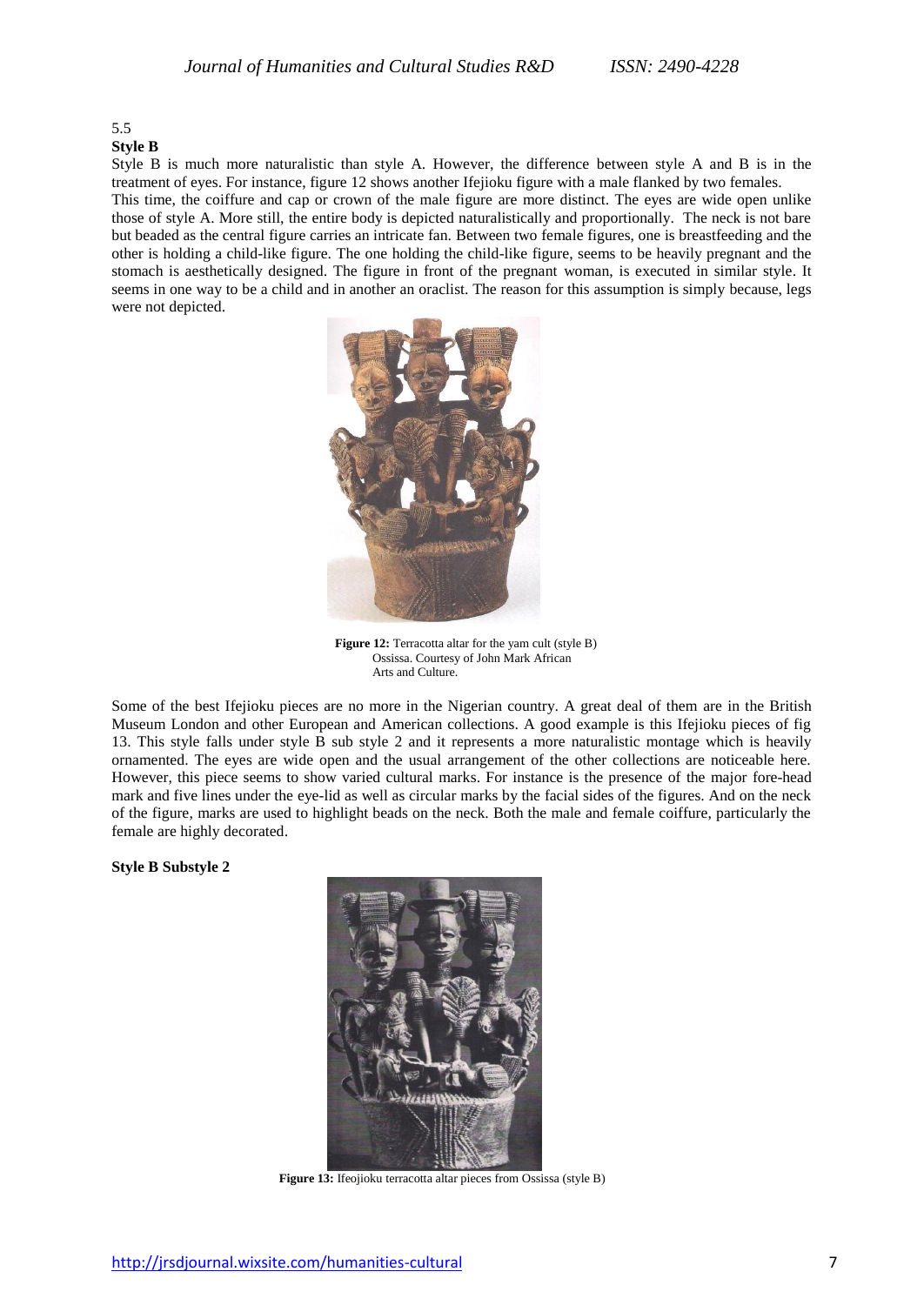Courtesy William Fagg's Nigerians images 1990.

The style B (sub-style 2) is also significantly outstanding. The treatment of the eyes, ears, nose, mouth, and neck is highly naturalistic. The coiffure as well as their cultural accoutrements are decorated. This time, the figure, which seems at one stage to be a priest is shown with his legs sitting on a chair. The Ikenga fowl and gong all seem to be present. The stand's design is significantly different from the other styles. However, with the exception of a smile this montage is like style B sub-style 2, however, the smile can be described as the "Ossissa smile".



**Figure 14:** Ifejioku piece.

## **6.0. Interpretational iconography**

Since iconography (Adams, 2001) has to do with writing about an image, the interpretation of these works lie in what they signify. These works individually, depict a man with wives and in some cases, the whole family. Features of kingship or nobility are displayed on most of these pieces as well as ancestral worship. To buttress the point, Nwanze (2012) states that since it was the tradition of Ossissa people to renovate their ancestors, Ifejioku was conceived as farmer spirits who ensures production and fertility. Looking at the works critically, one is made to see that these Ifejioku pieces are simple reflections of the social, spiritual, and professional lives of the people. The form of the head and structure of the entire figure proves that these works are actually done by and for the Ossissa people. Although, of course influences from neighbouring cultures such as Igbo, Ijo, Urhobo, Isoko, Ekoi and Ekpeya are noticeable. There are also slight Benin influences particularly in the hierarchical positioning and various depictions of stands. The figures also display elaborate texturing which may connote some form of authority and language.

Since the Ifejioku pieces were supposed to be made to glorify the yam cult, one cannot really see any depiction of it. In most of the pieces discovered, the yam crop seems not to be shown. Could it have been made for another purpose? Or is the yam synonymous with fertility? Are the pregnant women a reflection of the fertile soil and the children, the yam?

It is indeed obvious that the male figure in most of the montages, seem to be content and satisfied with his achievements as well as his possessions. The presence of the Ikeuga shows this contentment, the Ifejioku montage is a holistic collection of the origin, history, social life of the people's lives.

#### **6.1. Discussion and result**

The findings reveal that despite the fact that the Ossissa people trace their origins to Igala and Benin cultures with traces of Igbo incursions, evidence of diverse cultural influences is noticeable. However, two styles are identified by the number of works found within and outside the country. Style A and B were distinguished with their sub-styles. This classification was based on the treatment of the eyes. Another outstanding trait in their depictions, is the presence of a male figure flanked by two female figures. The centrality of the male may be connected to the position of males in the society. That in some parts of Africa, life evolves and revolves around the man. In other words, the male is like the sun as other planets revolve around it.

Also, the polygamous nature of African men is depicted on the montage. One must not forget the simplicity of the figures as well as the intricacy of the body designs. From all indications, it is evident that the Ossissa people may have been behind the production of these art works. And certainly the works were made specifically for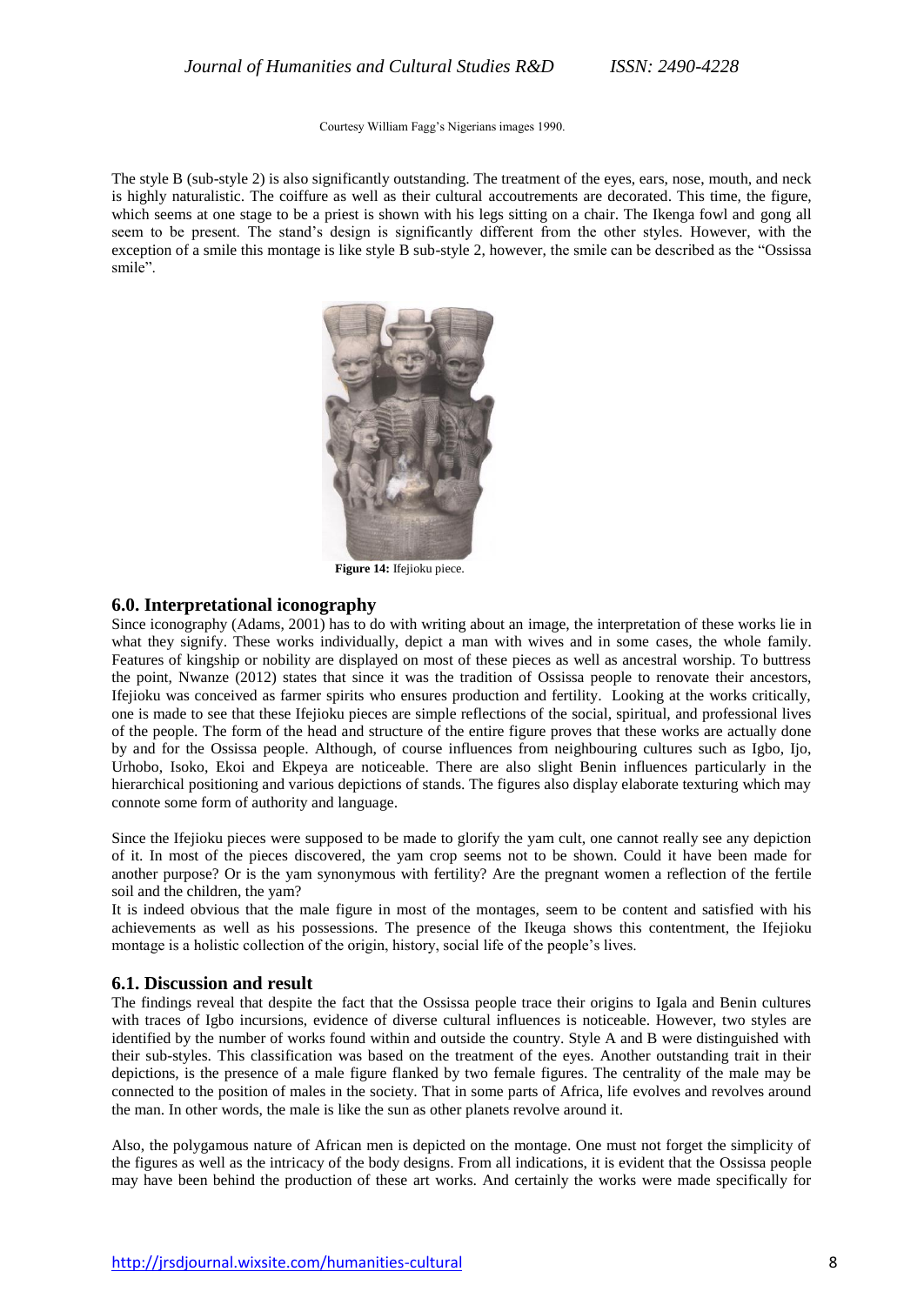ancestral worship. The total Igbo cosmological belief system is depicted in these corpuses. However, each of the figures represented can be interpreted into certain functions. The male, female, children, items constitute a holistic view point their belief systems and cosmology.

# **7. Conclusion**

It is indeed true that certain traits from neighboring cultures such as; Igbo, Igala, Benin, Urhobo, Isoko, Ekoi, Ekpeya, just to mention a few, show affinities with Ossissa figures. There is a great possibility that more distant connections with Ossissa origin can be traced using the attributes of these images. It must be mentioned here that the interpretation of art forms through formal analysis is one of the ways of tracing the migration of a people. Even if, oral tradition is regarded as an important historical source of information, it can be manipulated and distorted for political reasons.

But documentary records of events is a sure way of preserving information. However, in Africa south of the Sahara, art forms were used to record events. Other methods include; festivals, incantations, songs, dances, language, and greetings just to mention a few.

As regard the Ifejioku pieces the question of where it was produced and why the production stopped has not been adequately addressed. What led to the stoppage of its' production? Was it by the ruler-ship? or did the real artists behind these magnificent works migrate? Or could it be that the artists were not living in Ossissa? There is also the issue of the continuous excavation of the remaining pieces in order to perform the Ifejioku ceremony. It is indeed important to note that in Edjekota a town in Urhobo land lies a terracotta head whose origins are unknown (Foss 2004 and Odokuma 2006). The possibility that since these works were buried, means the production of the works may have ceased. In the case of the Ossissa figures, the production of these pieces also ceased. However, the works carry a form of Ossisaic "origin" particularly as regard its form, facial features, and content. Although, "yam" is not shown in the montage, the signature of its significance is depicted. Since the yam cult signifies fertility and ancestral worship, these traits, however, can be observed in the presence of the pregnant and sucking mothers. For now, we can still accept that these pieces were possibly executed by the Ossissa people, but where their workshops are, can not be found.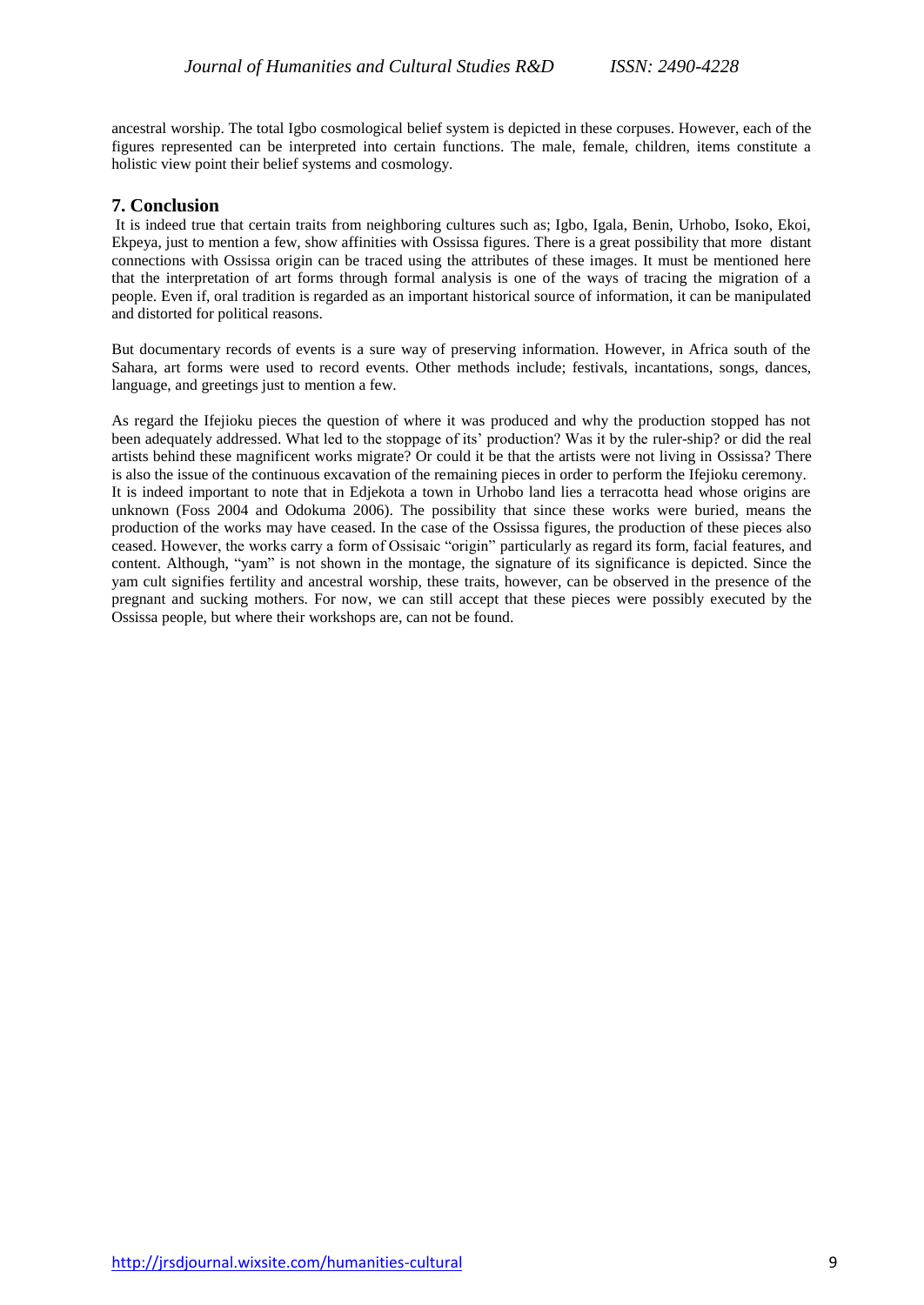#### **References**

- Adams, L.S. (1996). *The methodologies of Art an introduction* (3<sup>rd</sup> edition). Colorado, West view press.
- Adams, L.S. (2001). *A history of Western art* (3rd edition) New York, Hy: mcgrawn-Hill.
- Adepegba, C.O. (1995). *Nigeria art its' traditions and modern tendencies*. Ibadan, Jodad publishers.
- Arnold, D. (2004). *Art History a very short introduction*. Oxford University press.
- Cole, H.M, and Aniakor, C.C. (1994). *Igbo Arts: Community and Cosmos.* Regents of the University of Califonia.
- Fagg .W. and List, H.(1990) (2nd Editor) *Nigeria images*(2nd Edition). Lagos National Commission for museums and Monuments.
- Foss, P. (2004). Where gods and mortals meet continuity and renewal in Urhobo art. Museum for African Art. New York Snock publishers.
- Mack, E. (2000). Africa Arts and Cultures. London, the British Museum press.
- Njoku , N.N (2012, April 17). *Spirit of Ifejioku* (Aja Njoku) -7 spirits of Chineke (God) Retrieved from http: //aniajoku.com/about ./.2oahigoku html.www.unesco.org/culturdich /doc/src/00274-EN.doc.
- Nwanze, B. (2012). Images of yam gods. Retrieved from [www.the](http://www.the/) art world.com/articles/yam gods art htm ukn-DDf 2hp.
- Nwanze B. (2013, August 25) *Ifejioku art and origin of Ossissa people*.
- Nwanze, B. (1999). The Ifejiokwu sculptural terracotta of Ossissa. (Doctoral dissertation) University of Ibadan Nigeria.
- Nwokoye, C. (2012). September 28 "Onwa Asato or Illo Muo" (New Yam) festival in Nri. Retrieved from [www.nigeriavilagesquare.com.](http://www.nigeriavilagesquare.com/)
- Odokuma, E. (2001). An Enquiry into the variations between Art styles of Benin and its' lower Niger Neighbour (Unpublished Doctorial dissertation). University of Ibadan , Nigeria.
- Odokuma, E. (2006). *The likely source of the Terracotta head found in Edjekota Urhobo land in the Niger Delta*. *Ela Journal of African Studies.* Pp. 99-110.
- Odokuma, E. (2011). View on the origins, structure and Hierarchy of some Niger Delta mud sculpture styles of southern Nigeria. *The Anthropologist International Journal of Contemporary and Applied studies of man*. 13(1):45-59.
- Price, C. (1976). *Made in West Africa*. London, studio vista.
- Roy, C. (1979) *Africa sculpture*. Owa, publisher by the University of Lowa Museum of Art.
- Visiona, M.B, Poynor, B. Cole, H.M, & Harrison , M.D.(2001). *A History of Art in Africa*. New York, Harry N. Adams incorporated.
- Willet F. (2000). *Africa art an introduction* (revised edition). New York Thames and Hudson.